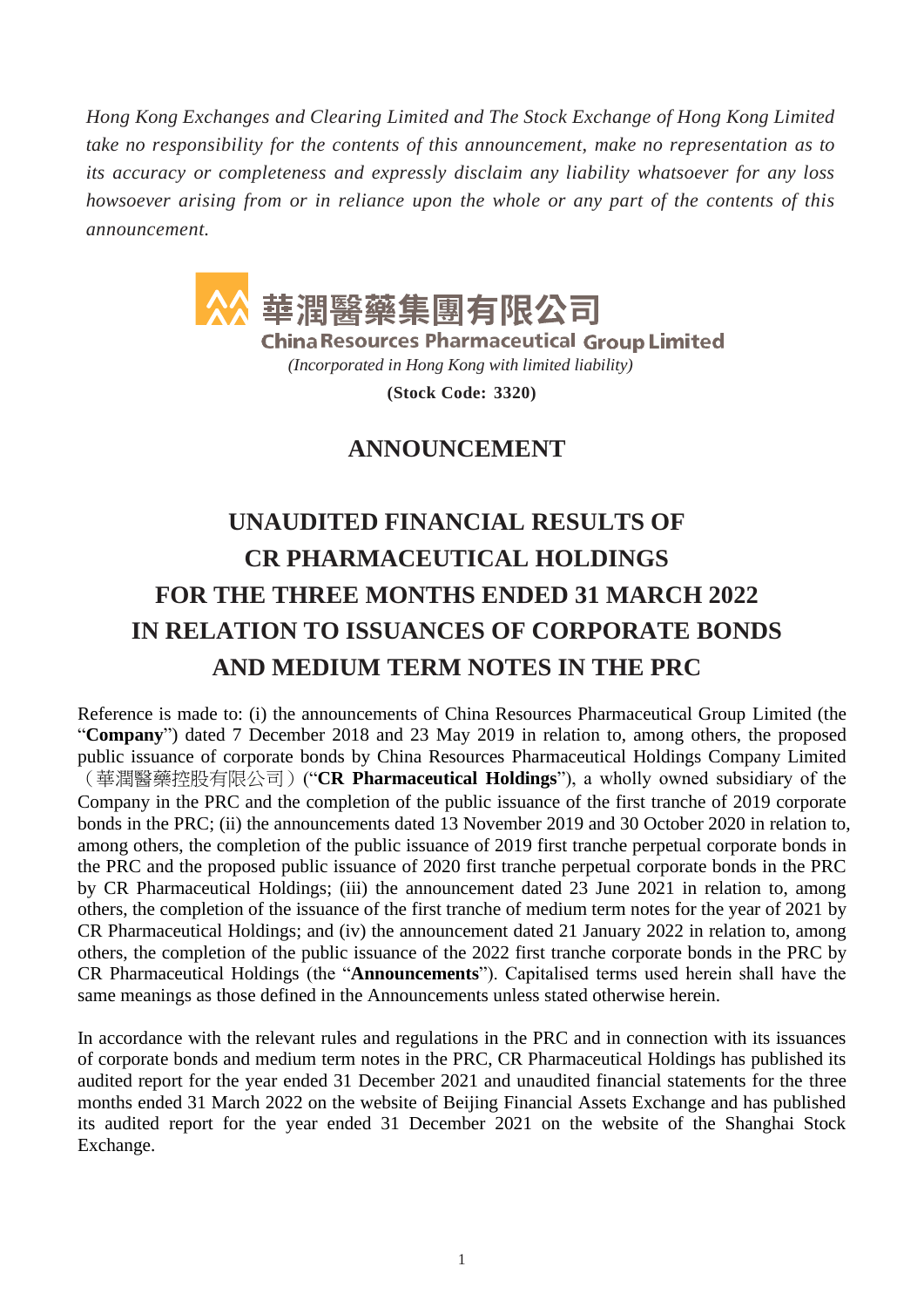The unaudited financial statements of CR Pharmaceutical Holdings for the three months ended 31 March 2022 (the "**Unaudited Quarterly Financial Statements of CR Pharmaceutical Holdings**") are enclosed to this announcement for the Company's shareholders' information only. The Unaudited Quarterly Financial Statements of CR Pharmaceutical Holdings were prepared in Chinese and have been translated for publication in English and Chinese. In the event of any inconsistency between the two versions, the Chinese version shall prevail. In addition, the Unaudited Quarterly Financial Statements of CR Pharmaceutical Holdings have been prepared in accordance with the PRC Generally Accepted Accounting Principles, have not been reviewed or audited by the Company's auditors, and may require adjustments during the course of auditing. Such financial information is limited to CR Pharmaceutical Holdings only and does not represent or provide a complete view of the operational or financial status of the Group. **Shareholders and potential investors should exercise caution when dealing in securities of the Company and should not rely solely on such information.**

> By order of the Board **China Resources Pharmaceutical Group Limited Han Yuewei** *Chairman*

Shenzhen, 29 April 2022

*As at the date of this announcement, the Board comprises Mr. Han Yuewei as chairman and nonexecutive Director, Mr. Bai Xiaosong, Mdm. Weng Jingwen and Mr. Tao Ran as executive Directors, Mr. Lin Guolong, Mr. Tan Ying, Mr. Hou Bo and Mdm. Jiao Ruifang as non-executive Directors and Mdm. Shing Mo Han Yvonne, Mr. Kwok Kin Fun, Mr. Fu Tingmei and Mr. Zhang Kejian as independent non-executive Directors.*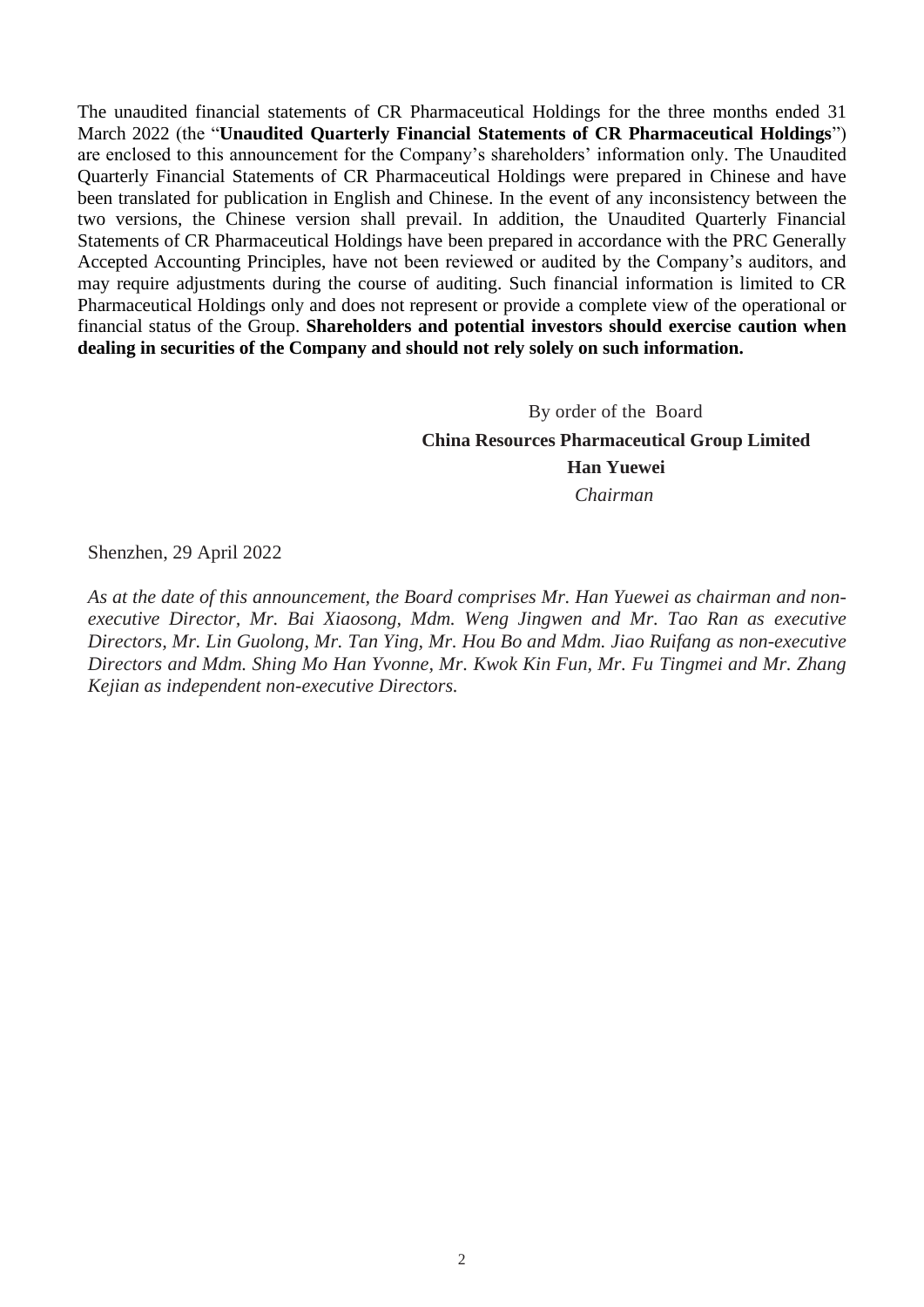## **CHINA RESOURCES PHARMACEUTICAL HOLDINGS COMPANY LIMITED** (華潤醫藥控股有限公司) **BALANCE SHEET IN ACCORDANCE WITH THE PRC STANDARDS MARCH 2022**

| <b>Item</b>                            | <b>Closing Balance</b>   | <b>Opening Balance</b>   | <b>Item</b>                                                                | <b>Closing Balance</b>   | <b>Opening Balance</b>                 |
|----------------------------------------|--------------------------|--------------------------|----------------------------------------------------------------------------|--------------------------|----------------------------------------|
| <b>Current assets:</b>                 |                          |                          | <b>Current liabilities:</b>                                                |                          |                                        |
| Monetary fund                          | 1,439,547,807.17         | 1,993,226,097.49         | Short-term borrowings                                                      |                          |                                        |
| Held-for-trading financial assets      | 241,130,277.78           | 235,130,277.78           | Held-for-trading financial liabilities                                     | ÷,                       |                                        |
| Derivative financial assets            |                          | $\overline{\phantom{a}}$ | Notes payable and accounts payable                                         | $\overline{\phantom{a}}$ |                                        |
| Notes receivable                       |                          | ÷,                       | Including: Notes payable                                                   | $\overline{\phantom{a}}$ |                                        |
| Accounts receivable                    |                          | $\overline{a}$           | Accounts payable                                                           |                          |                                        |
| Financing receivables                  |                          | ÷,                       | Receipts in advance                                                        | $\overline{\phantom{a}}$ |                                        |
| Prepayment                             | (73,943.64)              |                          | Contract liabilities                                                       |                          |                                        |
| Other receivables                      | 30,582,607,098.59        | 30,140,050,020.82        | Staff remuneration payable                                                 | 41,001,125.76            | 57,401,351.99                          |
| Including: Interest receivable         |                          |                          | Including: Wages payable                                                   |                          | 51,831,798.00                          |
| Dividends receivable                   | 3,616,748,449.32         | 3,616,748,449.32         | Benefits payable                                                           |                          |                                        |
| Inventory                              |                          |                          | Taxation payable                                                           | 4,002,935.15             | 8,945,618.86                           |
| Including: Raw materials               | $\sim$                   | ä,                       | Including: Tax payable                                                     | 4,002,935.15             | 8,945,618.86                           |
| Goods in stock (finished<br>products)  | $\overline{a}$           | $\overline{a}$           | Other payables                                                             | 16,263,388,661.82        | 18,371,434,374.63                      |
| Contract assets                        | ä,                       | ÷,                       | Interest payable<br>Including:                                             | 28, 252, 777. 78         |                                        |
| Assets held for sale                   | ä,                       | ÷,                       | Dividends payable                                                          | 1,924,147,500.00         | 1,924,147,500.00                       |
| Non-current assets due within one year | $\sim$                   | ä,                       | Insurance contract liabilities                                             |                          |                                        |
| Other current assets                   | ÷,                       |                          | Liabilities held for sale                                                  |                          |                                        |
|                                        |                          |                          | Non-current liabilities due within one year                                | 2,504,632,227.58         | 1,311,697,361.70                       |
|                                        |                          |                          | Other current liabilities                                                  |                          |                                        |
| <b>Total current assets</b>            | 32,263,211,239.90        | 32,368,406,396.09        | <b>Total current liabilities</b>                                           | 18,813,024,950.31        | 19,749,478,707.18                      |
| <b>Non-current assets:</b>             |                          |                          | Non-current liabilities:                                                   |                          |                                        |
| Other debt investments                 | ä,                       | $\overline{\phantom{a}}$ | Long-term borrowings                                                       | 1,801,890,000.00         | 1,620,000,000.00                       |
| Debt investments                       | ä,                       | $\overline{\phantom{a}}$ | Bonds payable                                                              | 4,689,347,320.45         | 2,500,000,000.00                       |
| Long-term receivables                  | $\overline{\phantom{a}}$ | ä,                       | Long-term payables                                                         |                          | 1,585,000,000.00                       |
| Other equity instruments investments   |                          |                          | Including: Long-term payables                                              |                          | 1,585,000,000.00                       |
| Long-term equity investments           | 12,236,413,223.56        | 12, 195, 772, 430. 21    | Special payables                                                           |                          |                                        |
| Investment properties                  |                          |                          | Long-term employee remuneration<br>payable                                 | 368,560,000.00           | 356,930,000.00                         |
| Other non-current financial assets     |                          | ÷,                       | △Deferred revenue                                                          |                          |                                        |
| Fixed assets                           | 2,732,367.22             | 2,828,677.68             | <b>Estimated liabilities</b>                                               |                          |                                        |
| Including: Disposal of fixed assets    |                          |                          | Deferred income tax liabilities                                            | 1,282,569.45             | 1,282,569.45                           |
| Right-of-use assets                    | 27,659,170.97            | 27,659,170.97            | Lease liabilities                                                          | 28,996,107.59            | 19,798,293.92                          |
| Construction in progress               |                          |                          | Other non-current liabilities                                              |                          |                                        |
| Including: Construction materials      | ä,                       | L.                       | Including: Special reserve                                                 |                          |                                        |
| Biological assets for production       | $\sim$                   | ä,                       | <b>Total non-current liabilities</b>                                       | 6,890,075,997.49         | 6,083,010,863.37                       |
| Oil and gas assets                     |                          |                          | <b>Total liabilities</b><br>Owners' equity (or shareholders' equity):      | 25,703,100,947.80        | 25,832,489,570.55                      |
| Intangible assets                      | 253, 207.58              | 313,655.69               |                                                                            |                          |                                        |
| Including: Land use right              | $\sim$                   | $\sim$                   | Paid-in capital (equity)                                                   | 15,000,000,000.00        | 15,000,000,000.00                      |
| Development expenses<br>Goodwill       | ä,                       | ä,                       | State-owned capital<br>Collective capital                                  |                          |                                        |
| Long-term deferred expenses            | ä,                       | L.                       | Legal person capital                                                       |                          |                                        |
| Deferred income tax assets             |                          |                          | Including: State-owned legal                                               | 15,000,000,000.00        | 15,000,000,000.00<br>15,000,000,000.00 |
|                                        | 334,234.16               | 334,234.16               | person capital                                                             | 15,000,000,000.00        |                                        |
| Other non-current assets               | 27,659,923.44            | 27,641,773.44            | Collectively-owned<br>legal person capital                                 |                          |                                        |
| Including: Contract assets             | $\overline{\phantom{a}}$ | ÷,                       | Individual's capital                                                       |                          |                                        |
|                                        |                          |                          | Foreign capital                                                            |                          |                                        |
|                                        |                          |                          | Other equity instruments                                                   | 2,997,774,396.22         | 2,997,774,396.22                       |
|                                        |                          |                          | Capital surplus                                                            | 36,455,821.78            | 36,455,821.78                          |
|                                        |                          |                          | Less: treasury shares                                                      |                          |                                        |
|                                        |                          |                          | Other comprehensive income                                                 | 9,690,416.58             | 9,690,416.58                           |
|                                        |                          |                          | Including: Differences on translation<br>of foreign currency<br>statements |                          |                                        |
|                                        |                          |                          | Surplus reserves                                                           | 633,183,434.60           | 633,183,434.60                         |
| <b>Total non-current assets</b>        | 12,295,052,126.93        | 12,254,549,942.15        | Special reserves                                                           |                          |                                        |
|                                        |                          |                          | Undistributed profits                                                      | 178,058,349.85           | 113,362,698.51                         |
|                                        |                          |                          | Total equity attributable to owners of the<br>parent company               | 18,855,162,419.03        | 18,790,466,767.69                      |
|                                        |                          |                          | $\triangle$ Minority interests                                             | ٠                        |                                        |
|                                        |                          |                          | Total owners' equity                                                       | 18,855,162,419.03        | 18,790,466,767.69                      |
| <b>Total assets</b>                    | 44,558,263,366.83        | 44,622,956,338.24        | Total liabilities and owners' equity                                       | 44,558,263,366.83        | 44,622,956,338.24                      |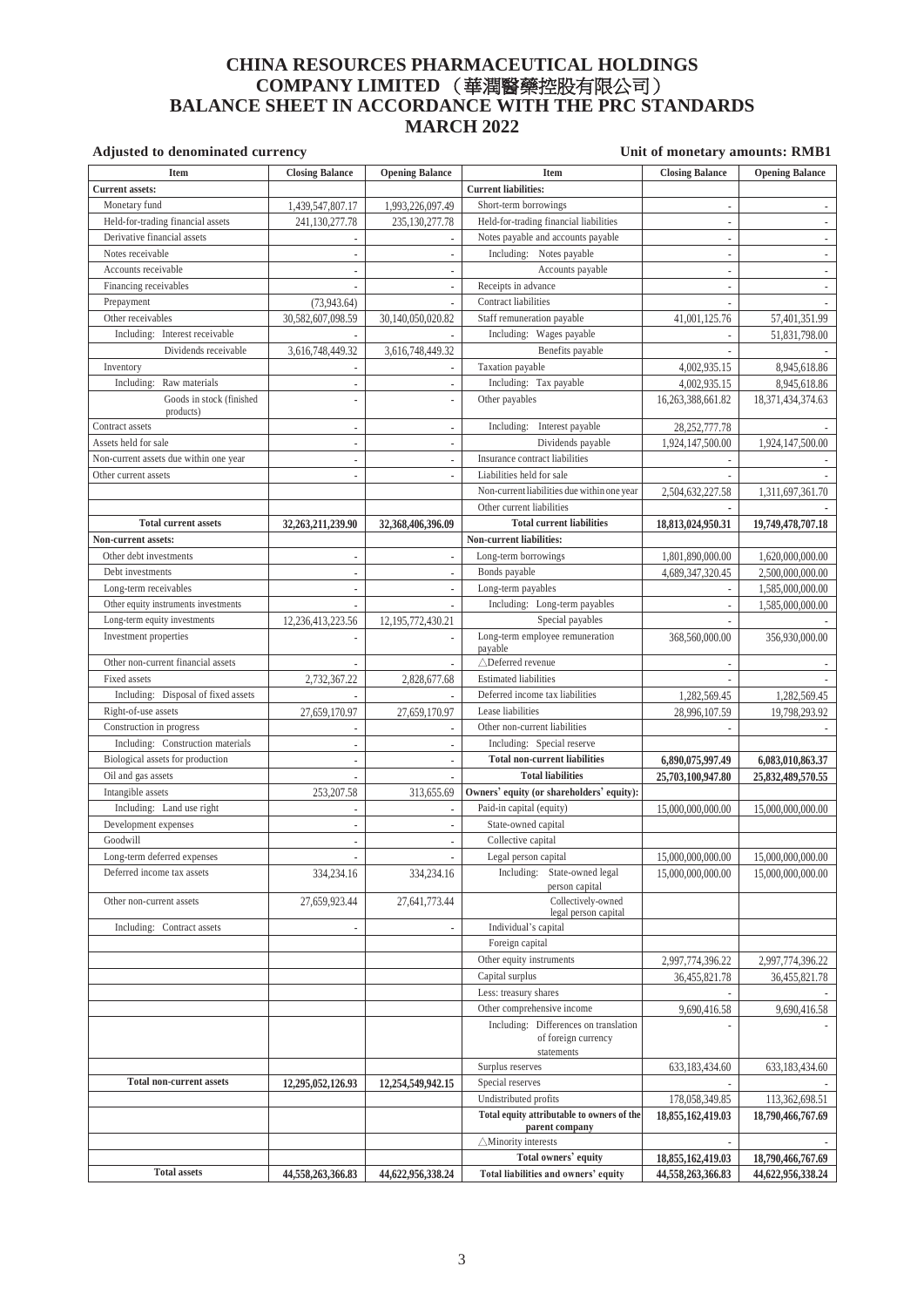## **CHINA RESOURCES PHARMACEUTICAL HOLDINGS COMPANY LIMITED** (華潤醫藥控股有限公司) **STATEMENT OF PROFIT OR LOSS IN ACCORDANCE WITH THE PRC STANDARDS MARCH 2022**

| Adjusted to denominated currency                                                               | Unit of monetary amounts: RMB1  |                                                     |  |
|------------------------------------------------------------------------------------------------|---------------------------------|-----------------------------------------------------|--|
| <b>Item</b>                                                                                    | Accumulated amount for the year | Amount for the corresponding<br>period of last year |  |
| I. Operating revenue                                                                           |                                 |                                                     |  |
| Including: Revenue from principal businesses                                                   |                                 |                                                     |  |
| Revenue from other businesses                                                                  |                                 |                                                     |  |
| <b>II.</b> Operating costs                                                                     |                                 |                                                     |  |
| Including: Costs for principal businesses                                                      |                                 |                                                     |  |
| Costs for other businesses                                                                     |                                 |                                                     |  |
| Tax and surcharge                                                                              | 106,235.63                      | 179,089.81                                          |  |
| Selling expenses                                                                               |                                 |                                                     |  |
| Management expenses                                                                            | 22,058,979.63                   | 30,616,289.26                                       |  |
| Including: Entertainment expenses                                                              | 23,544.70                       | 54,024.90                                           |  |
| Research and development expenses                                                              | 1,061,823.92                    | 15,462,503.72                                       |  |
| Finance costs                                                                                  | (57,862,451.61)                 | (24,878,280.07)                                     |  |
| Including: Interest expenses                                                                   | 41,312,039.88                   | 52,947,496.61                                       |  |
| Interest income                                                                                | 65,765,497.45                   | 105,831,985.74                                      |  |
| Net Loss from exchange<br>(net gain is represented by "-")                                     | (35,952,030.12)                 | 27,993,135.60                                       |  |
| Other revenue                                                                                  | 232,321.35                      | 240,506.94                                          |  |
| Gain from investment (loss is represented by "-")                                              | 41,728,494.93                   | 21,614,529.21                                       |  |
| Including: Gains from investment in associates and<br>joint ventures                           | 40,640,793.35                   | 21,156,202.84                                       |  |
| Gain from derecognition of financial assets at amortised costs                                 |                                 |                                                     |  |
| Net gains from hedging exposure (loss is represented by "-")                                   |                                 |                                                     |  |
| Add: gains from changes in fair values (loss is represented by "-")                            |                                 |                                                     |  |
| Impairment losses of assets                                                                    |                                 |                                                     |  |
| Loss on credit impairment                                                                      |                                 |                                                     |  |
| Gains from disposal of assets                                                                  |                                 |                                                     |  |
| III. Operating profits (loss is represented by "-")                                            | 76,596,228.71                   | 475, 433. 43                                        |  |
| Add: Non-operating income                                                                      |                                 | ÷                                                   |  |
| Including: Gains from exchanging non-monetary assets                                           |                                 | $\overline{\phantom{0}}$                            |  |
| Government subsidies                                                                           |                                 |                                                     |  |
| Less: Non-operating expenses                                                                   |                                 |                                                     |  |
| Including: Loss on exchanging non-monetary assets                                              |                                 |                                                     |  |
| IV. Total profits (total loss is represented by "-")                                           | 76,596,228.71                   | 475, 433. 43                                        |  |
| Less: Income tax expenses                                                                      | 11,900,577.37                   |                                                     |  |
| V. Net profits (net loss is represented by "-")                                                | 64,695,651.34                   | 475, 433. 43                                        |  |
| Including: Net gains of the absorbed party before business<br>combination under common control |                                 |                                                     |  |
| Net profits attributable to the owners of the parent company                                   | 64,695,651.34                   | 475,433.43                                          |  |
| * Gains and losses of minority interests                                                       |                                 |                                                     |  |
| Profit attributable to holders of perpetual capital instruments                                |                                 |                                                     |  |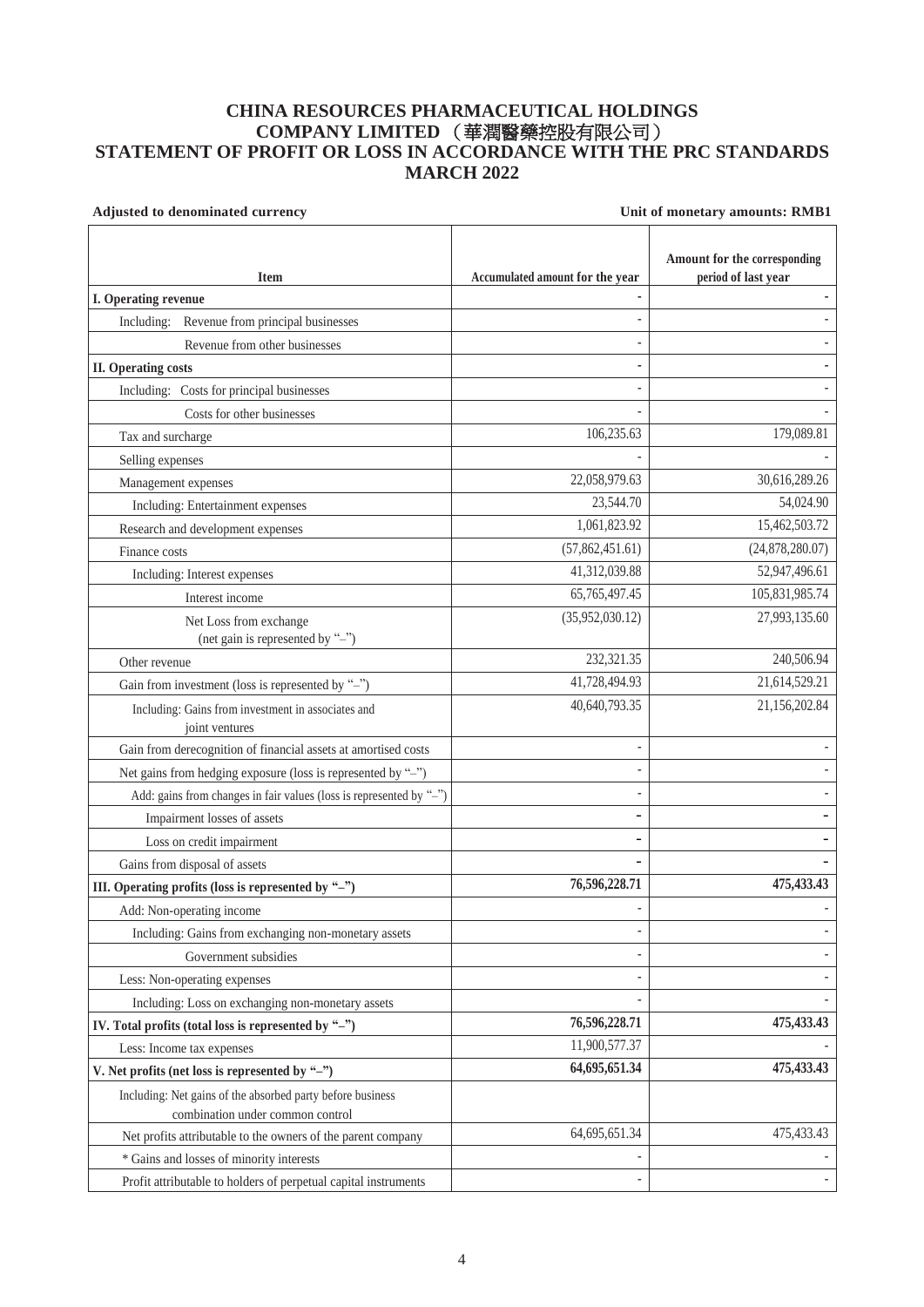## **CHINA RESOURCES PHARMACEUTICAL HOLDINGS COMPANY LIMITED** (華潤醫藥控股有限公司) **STATEMENT OF CASH FLOWS IN ACCORDANCE WITH THE PRC STANDARDS MARCH 2022**

|                                                                                                   |                                 | Amount for the corresponding |
|---------------------------------------------------------------------------------------------------|---------------------------------|------------------------------|
| <b>Item</b>                                                                                       | Accumulated amount for the year | period of last year          |
| I. Cash flows from operating activities:                                                          |                                 |                              |
| Cash received from the sales of goods and the rendering of services                               |                                 |                              |
| Refund of taxes and levies                                                                        | 232,321.35                      | 254,937.36                   |
| Cash received relating to other operating activities                                              | 1,112,928.71                    | 200,000,000.00               |
| Sub-total of cash inflows from operating activities                                               | 1,345,250.06                    | 200,254,937.36               |
| Cash paid for goods purchased and services received                                               | 76,938.24                       | 100,575.94                   |
| Cash paid to and for employees                                                                    | 33,148,998.07                   | 21,526,015.23                |
| Payments of all types of taxes                                                                    | 20,379,191.51                   | 28,474,314.54                |
| Cash payments relating to other operating activities                                              | 15,272,366.85                   | 279,690,012.12               |
| Sub-total of cash outflows from operating activities                                              | 68, 877, 494. 67                | 329,790,917.83               |
| Net cash flow from operating activities                                                           | (67, 532, 244.61)               | (129, 535, 980.47)           |
| II. CASH FLOW FROM INVESTING ACTIVITIES:                                                          |                                 |                              |
| Cash received from investment recovery                                                            | 3,800,000,000.00                | 8,848,000,000.00             |
| Cash received from returns on investments                                                         | 71,978,037.65                   | 32,723,009.84                |
| Net cash received from disposals of fixed assets,<br>intangible assets and other long-term assets |                                 |                              |
| Net cash received from disposals of subsidiaries and<br>other operating units                     |                                 |                              |
| Cash received relating to other investing activities                                              |                                 | 1,927,596.10                 |
| Sub-total of cash inflows from investing activities                                               | 3,871,978,037.65                | 8,882,650,605.94             |
| Cash paid to acquire fixed assets, intangible assets and<br>other long-term assets                |                                 | 26,226.08                    |
| Cash paid for investments                                                                         | 4,245,832,600.00                | 8,550,000,000.00             |
| Net cash paid for acquisition of subsidiaries and other operational units                         |                                 |                              |
| Cash payments relating to other investing activities                                              |                                 |                              |
| Sub-total of cash outflows from investing activities                                              | 4,245,832,600.00                | 8,550,026,226.08             |
| Net cash flow from investing activities                                                           | (373, 854, 562.35)              | 332,624,379.86               |
| III. Cash flow from financing activities:                                                         |                                 |                              |
| Cash received from capital contribution                                                           |                                 |                              |
| Including: Cash received by subsidiaries from investments of minority<br>shareholders             |                                 |                              |
| Cash received from borrowings                                                                     |                                 |                              |
| Cash received from issuance of bonds                                                              | 2,000,000,000.00                |                              |
| Cash payments relating to other financing activities                                              | 686,001,646.83                  | 894,021,664.91               |
| Sub-total of cash inflows from financing activities                                               | 2,686,001,646.83                | 894,021,664.91               |
| Cash payments for debts settlement                                                                | 2,000,000,000.00                | 500,000,000.00               |
| Cash payments for distribution of dividends, profits,<br>or interest expenses                     | 13,345,147.49                   | 3,085,131.94                 |
| Including: Dividends and profits paid by subsidiaries to minority<br>shareholders                 |                                 |                              |
| Cash payments relating to other financing activities                                              | 784,917,600.00                  | 815,866,476.24               |
| Sub-total of cash outflows from financing activities                                              | 2,798,262,747.49                | 1,318,951,608.18             |
| Net cash flow from financing activities                                                           | (112, 261, 100.66)              | (424, 929, 943.27)           |
| IV. Effect of foreign exchange rate changes on cash and cash equivalents                          | (10.68)                         | 3.37                         |
| V. Net increase in cash and cash equivalents                                                      | (553, 647, 918.30)              | (221, 841, 540.51)           |
| Add: Opening balance of cash and cash equivalent                                                  | 1,993,194,927.07                | 463,173,476.97               |
| VI. Closing balance of cash and cash equivalents                                                  | 1,439,547,008.77                | 241,331,936.46               |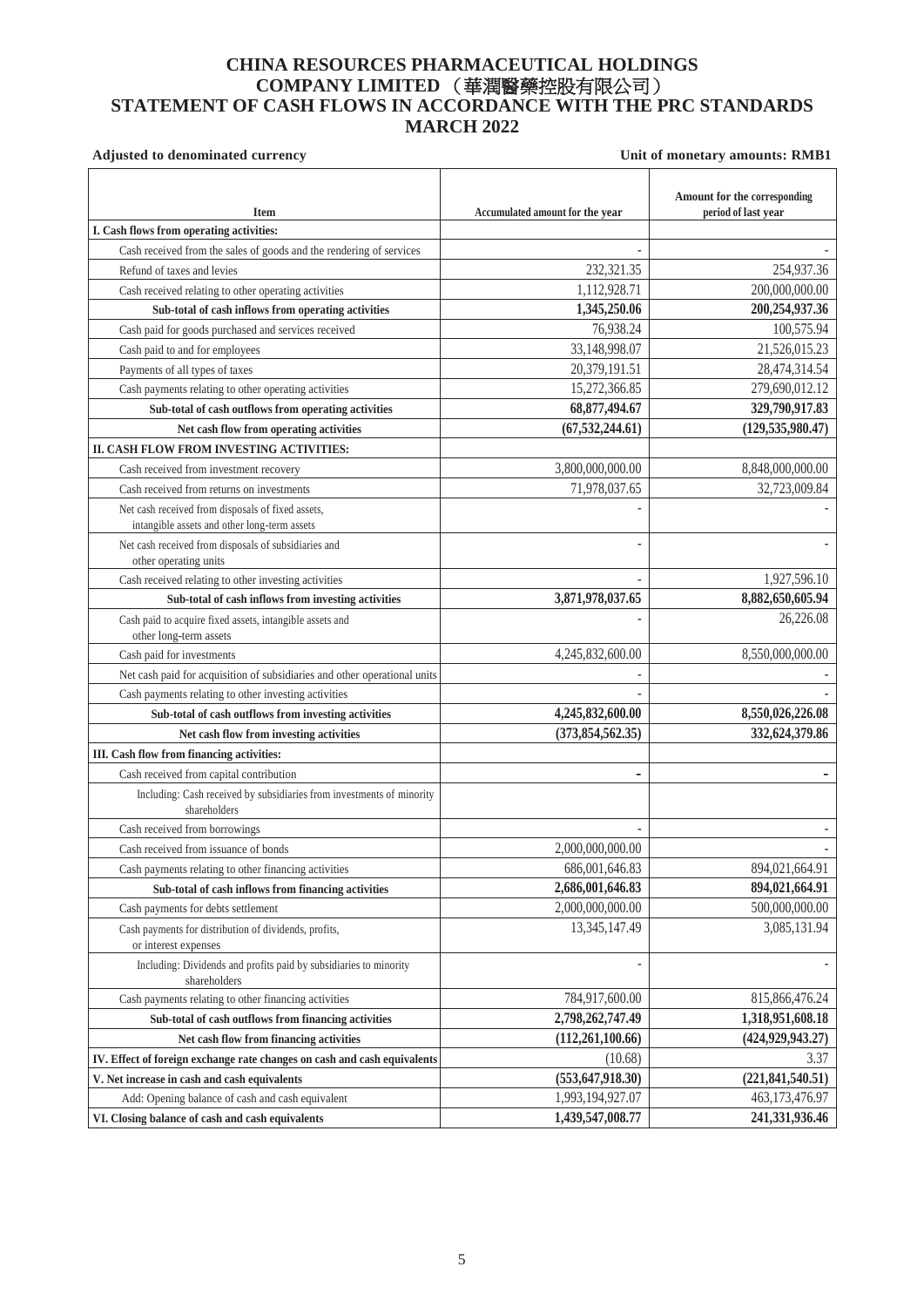## **CHINA RESOURCES PHARMACEUTICAL HOLDINGS COMPANY LIMITED** (華潤醫藥控股有限公司) **(CONSOLIDATED) BALANCE SHEET IN ACCORDANCE WITH THE PRC STANDARDS MARCH 2022**

| <b>Item</b>                            | <b>Closing Balance</b>                | <b>Opening Balance</b>   | <b>Item</b>                                 | <b>Closing Balance</b>                 | <b>Opening Balance</b> |
|----------------------------------------|---------------------------------------|--------------------------|---------------------------------------------|----------------------------------------|------------------------|
| <b>Current assets:</b>                 |                                       |                          | <b>Current liabilities:</b>                 |                                        |                        |
| Monetary fund                          | 19,437,672,780.03                     | 20,526,179,189.83        | Short-term borrowings                       | 36,525,799,601.87                      | 30,507,311,413.77      |
| Held-for-trading financial assets      | 10,136,351,462.64                     | 9,801,332,802.09         | Held-for-trading financial liabilities      |                                        |                        |
| Derivative financial assets            |                                       |                          | Notes payable and accounts payable          | 45,813,981,318.39                      | 43,151,256,527.59      |
| Notes receivable                       | 1,892,918,629.53                      | 928,658,485.11           | Including: Notes payable                    | 11,830,466,894.29                      | 11,962,852,593.04      |
| Accounts receivable                    | 60,152,394,075.94                     | 54, 199, 668, 263. 46    | Accounts payable                            | 33,983,514,424.10                      | 31,188,403,934.55      |
| Financing receivables                  | 23,775,752,572.23                     | 23, 108, 452, 972. 30    | Receipts in advance                         | 514,657.01                             |                        |
| Prepayment                             | 5,437,786,671.60                      | 3,539,432,294.49         | Contract liabilities                        | 3,830,209,280.30                       | 2,908,167,885.90       |
| Other receivables                      | 6,146,371,925.73                      | 5,446,685,467.69         | Staff remuneration payable                  | 1,763,658,963.76                       | 2,354,327,062.76       |
| Including: Interest receivable         | 234,722.71                            | 286,441.27               | Including: Wages payable                    | 533,742,801.93                         | 2,067,590,169.80       |
| Dividends receivable                   |                                       |                          | Benefits payable                            |                                        | 18, 145, 025. 85       |
| Inventory                              | 25,210,342,860.83                     | 24, 165, 481, 658.80     | Taxation payable                            | 1,120,135,746.57                       | 1,403,817,561.93       |
| Raw materials<br>Including:            | 2,145,589,887.24                      | 1,865,326,714.98         | Including: Tax payable                      | 1,090,551,682.12                       | 1,349,926,552.65       |
| Goods in stock (finished               | 20,726,032,283.24                     | 20,433,269,981.00        | Other payables                              | 33,070,703,344.72                      | 36,548,927,707.87      |
| products)                              |                                       |                          |                                             |                                        |                        |
| Contract assets                        | 31,193,562.35                         | 24,551,017.31            | Including: Interest payable                 | 148,835,364.47                         | 95,211,531.97          |
| Assets held for sale                   |                                       |                          | Dividends payable                           | 5,160,765,314.04                       | 5,186,266,138.17       |
| Non-current assets due within one year | 741,268,656.66                        | 889,233,946.74           | Insurance contract liabilities              |                                        |                        |
| Other current assets                   | 521,660,880.56                        | 954,726,098.23           | Liabilities held for sale                   |                                        |                        |
|                                        |                                       |                          | Non-current liabilities due within one year | 3,266,053,437.20                       | 2,140,449,276.44       |
|                                        |                                       |                          | Other current liabilities                   | 212,946,886.02                         | 388,289,208.32         |
| <b>Total current assets</b>            | 153,483,714,078.10                    | 143,584,402,196.05       | <b>Total current liabilities</b>            | 125,604,003,235.84                     | 119,402,546,644.58     |
| Non-current assets:                    |                                       |                          | Non-current liabilities:                    |                                        |                        |
| Other debt investments                 |                                       | $\overline{\phantom{a}}$ | Long-term borrowings                        | 4,725,573,170.70                       | 3,369,969,647.40       |
| Debt investments                       |                                       |                          | Bonds payable                               | 4,689,347,320.45                       | 2,500,000,000.00       |
| Long-term receivables                  | 918,817,057.65                        | 934.101.433.99           | Long-term payables                          | 149,449,705.60                         | 1,745,663,088.38       |
| Other equity instruments investments   | 2,066,000.00                          |                          | Including: Long-term payables               | 5,537,700.30                           | 1,590,949,495.35       |
| Long-term equity investments           |                                       | 4,783,911,962.80         | Special payables                            |                                        |                        |
| Investment properties                  | 4,839,686,067.77<br>280, 243, 539. 32 | 301,759,170.61           | Long-term employee remuneration             | 143,912,005.30<br>870,520,081.31       | 154,713,593.03         |
|                                        |                                       |                          | payable                                     |                                        | 889,904,354.49         |
| Other non-current financial assets     | 780,897,023.39                        | 791,262,045.57           | △Deferred revenue                           | 720,426,847.27                         | 730,798,019.33         |
| Fixed assets                           | 14,208,880,487.05                     | 14,411,812,372.84        | <b>Estimated liabilities</b>                | 23,335,634.67                          | 21,233,499.29          |
| Including: Disposal of fixed assets    | 4,365,356.36                          | 3,540,768.21             | Deferred income tax liabilities             | 1,501,584,968.95                       | 1,495,542,016.87       |
| Right-of-use assets                    | 1,162,382,799.46                      | 1,158,730,879.53         | Lease liabilities                           | 738,034,173.58                         | 737,343,645.18         |
| Construction in progress               | 1,262,549,542.70                      | 1,068,572,046.14         | Other non-current liabilities               | 27,089,921.74                          |                        |
| Biological assets for production       | 14,012,362.07                         | 16,944,090.04            | Including: Special reserve                  |                                        |                        |
| Oil and gas assets                     |                                       |                          | <b>Total non-current liabilities</b>        | 13,445,361,824.27                      | 11,490,454,270.94      |
| Intangible assets                      | 9,384,314,170.20                      | 9,470,346,174.97         | <b>Total liabilities</b>                    | 139,049,365,060.12                     | 130,893,000,915.52     |
| Including: Land use right              | 3,144,844,909.55                      | 3,163,316,473.06         | Owners' equity (or shareholders' equity):   |                                        |                        |
| Development expenses                   | 1,241,837,871.55                      | 1,172,096,372.84         | Paid-in capital (equity)                    | 15,000,000,000,00                      | 15,000,000,000.00      |
| Goodwill                               | 20,359,539,845.31                     | 20,359,539,845.29        | State-owned capital                         |                                        |                        |
| Long-term deferred expenses            | 342,198,596.25                        | 353,675,072.04           | Collective capital                          |                                        |                        |
| Deferred income tax assets             | 1.039.802.629.88                      | 1.041.908.930.22         | Legal person capital                        | 15,000,000,000,00                      | 15.000.000.000.00      |
| Other non-current assets               | 650,493,460.40                        | 672,426,648.05           | Including: State-owned legal                |                                        |                        |
|                                        |                                       |                          | person capital                              | 15,000,000,000.00                      | 15,000,000,000.00      |
| Including: Contract assets             | 92,418,369.69                         | 121,882,169.39           | Collectively-owned                          |                                        |                        |
|                                        |                                       |                          | legal person capital                        |                                        |                        |
|                                        |                                       |                          | Individual's capital                        |                                        |                        |
|                                        |                                       |                          | Foreign capital                             |                                        |                        |
|                                        |                                       |                          | Other equity instruments                    | 2,997,774,396.22                       | 2,997,774,396.22       |
|                                        |                                       |                          | Capital surplus                             | 433,004,647.24                         | 433,004,647.23         |
|                                        |                                       |                          | Less: treasury shares                       | 85,947,804.19                          |                        |
|                                        |                                       |                          | Other comprehensive income                  | (4,690,880.66)                         | (4,650,092.28)         |
|                                        |                                       |                          | Including: Differences on translation       | 1,623,385.36                           | 1,130,074.58           |
|                                        |                                       |                          | of foreign currency<br>statements           |                                        |                        |
|                                        |                                       |                          | Surplus reserves                            | 408,097,998.59                         | 408,097,998.59         |
| <b>Total non-current assets</b>        | 56, 487, 721, 452. 78                 | 56,537,087,044.93        | Special reserves                            | 1,144,412.75                           | 1,113,502.83           |
|                                        |                                       |                          | Undistributed profits                       |                                        | 11,486,890,606.66      |
|                                        |                                       |                          | Total equity attributable to owners of the  | 12,412,607,458.56<br>31,161,990,228.51 | 30,322,231,059.25      |
|                                        |                                       |                          | parent company                              |                                        |                        |
|                                        |                                       |                          | $\triangle$ Minority interests              | 39,760,080,242.26                      | 38,906,257,266.21      |
|                                        |                                       |                          | Total owners' equity                        | 70,922,070,470.77                      | 69,228,488,325.46      |
| <b>Total assets</b>                    | 209,971,435,530.88                    | 200,121,489,240.98       | Total liabilities and owners' equity        | 209,971,435,530.88                     | 200,121,489,240.98     |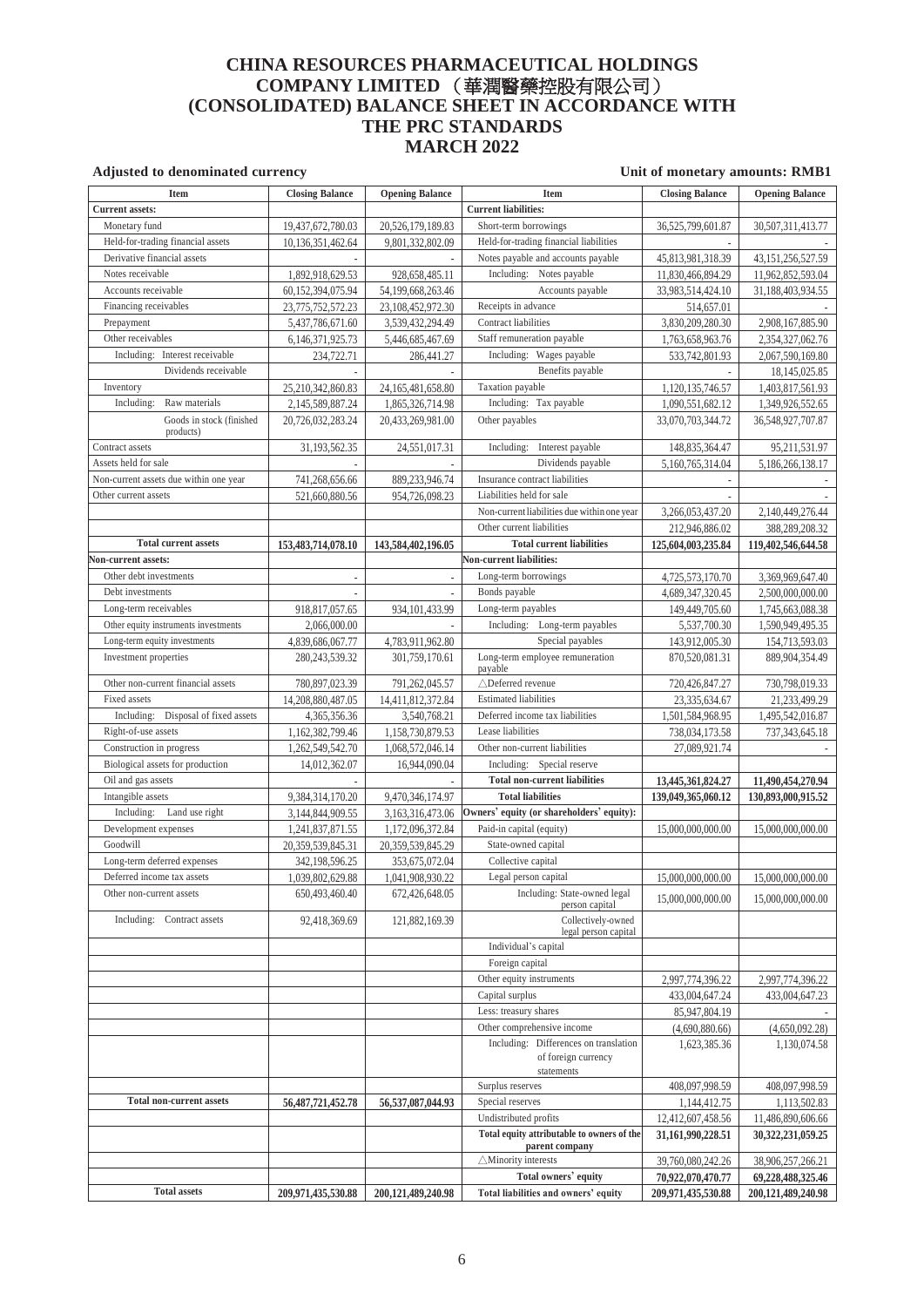## **CHINA RESOURCES PHARMACEUTICAL HOLDINGS COMPANY LIMITED** (華潤醫藥控股有限公司) **(CONSOLIDATED) STATEMENT OF PROFIT OR LOSS IN ACCORDANCE WITH THE PRC STANDARDS MARCH 2022**

| Adjusted to denominated currency                                                               | Unit of monetary amounts: RMB1  |                              |  |
|------------------------------------------------------------------------------------------------|---------------------------------|------------------------------|--|
|                                                                                                |                                 | Amount for the corresponding |  |
| <b>Item</b>                                                                                    | Accumulated amount for the year | period of last year          |  |
| I. Operating revenue                                                                           | 51,023,315,329.18               | 47,105,616,838.06            |  |
| Including: Revenue from principal businesses                                                   | 50,606,470,432.56               | 46,719,843,036.25            |  |
| Revenue from other businesses                                                                  | 416, 844, 896.62                | 385,773,801.81               |  |
| <b>II.</b> Operating costs                                                                     | 42,769,459,554.85               | 39,589,830,044.77            |  |
| Including: Costs for principal businesses                                                      | 42,541,774,027.34               | 39,440,575,699.56            |  |
| Costs for other businesses                                                                     | 227,685,527.51                  | 149,254,345.21               |  |
| Tax and surcharge                                                                              | 216,392,673.83                  | 199,727,800.13               |  |
| Selling expenses                                                                               | 3,664,285,625.61                | 3,603,798,664.82             |  |
| Management expenses                                                                            | 1,108,412,847.95                | 1,037,075,230.88             |  |
| Including: Entertainment expenses                                                              | 15,371,014.67                   | 16,046,372.22                |  |
| Research and development expenses                                                              | 295,950,622.16                  | 241,368,302.34               |  |
| Finance costs                                                                                  | 340,281,804.89                  | 521,140,377.04               |  |
| Including: Interest expenses                                                                   | 450,682,102.02                  | 516,298,289.50               |  |
| Interest income                                                                                | 99,221,777.17                   | 53,619,959.05                |  |
| Net Loss from exchange<br>(net gain is represented by "-")                                     | (34, 496, 518.15)               | 27,848,043.11                |  |
| Other revenue                                                                                  | 85,964,367.09                   | 62,722,851.81                |  |
| Gain from investment (loss is represented by "-")                                              | 54,076,004.89                   | 67,209,451.62                |  |
| Including: Gains from investment in associates and<br>joint ventures                           | 74,730,104.97                   | 39,130,170.76                |  |
| Gain from derecognition of financial assets at amortised costs                                 |                                 |                              |  |
| Net gains from hedging exposure (loss is represented by "-")                                   |                                 |                              |  |
| Add: gains from changes in fair values (loss is represented by "-")                            | 22,722,235.24                   | 30,613,264.60                |  |
| Impairment losses of assets                                                                    | 22,583,469.24                   | 36,603,060.16                |  |
| Loss on credit impairment                                                                      | 288,608,368.79                  | 168,706,656.85               |  |
| Gains from disposal of assets                                                                  | 1,735,216.93                    | 9,065,716.34                 |  |
| III. Operating profits (loss is represented by "-")                                            | 2,481,838,186.02                | 1,876,977,985.45             |  |
| Add: Non-operating income                                                                      | 8,656,319.89                    | 20,582,631.42                |  |
| Including: Gains from exchanging non-monetary assets                                           |                                 |                              |  |
| Government subsidies                                                                           | 44,216.00                       | 815,679.07                   |  |
| Less: Non-operating expenses                                                                   | 11,763,604.74                   | 6,925,291.11                 |  |
| Including: Loss on exchanging non-monetary assets                                              |                                 |                              |  |
| IV. Total profits (total loss is represented by "-")                                           | 2,478,730,901.17                | 1,890,635,325.76             |  |
| Less: Income tax expenses                                                                      | 532, 154, 555.46                | 372,073,136.58               |  |
| V. Net profits (net loss is represented by " $-$ ")                                            | 1,946,576,345.72                | 1,518,562,189.18             |  |
| Including: Net gains of the absorbed party before business<br>combination under common control |                                 |                              |  |
| Net profits attributable to the owners of the parent company                                   | 925,716,852.92                  | 687,308,025.52               |  |
| * Gains and losses of minority interests                                                       | 1,020,859,492.80                | 831,254,163.66               |  |
| Profit attributable to holders of perpetual capital instruments                                |                                 |                              |  |